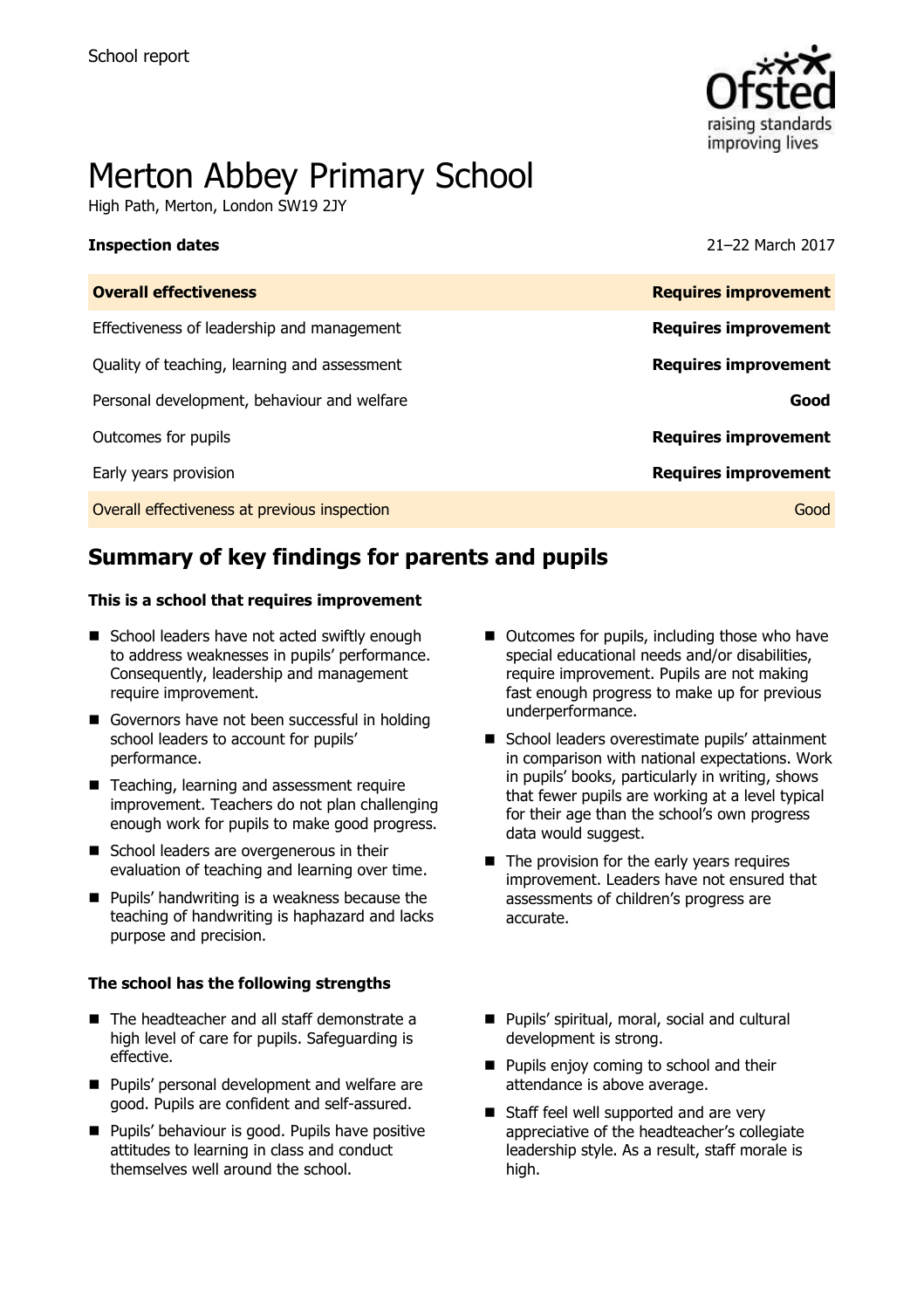

# **Full report**

### **What does the school need to do to improve further?**

- Improve teaching, including in the early years, by ensuring that teachers:
	- make better use of pupils' progress information to ensure that they are working on activities suitable for their starting points
	- plan learning activities for pupils which challenge them so that they can move on to more difficult work quickly
	- have appropriate opportunities for training so that they can plan activities for pupils who have special educational needs and/or disabilities which promote good progress.
- **IMPROVE** Improve outcomes for pupils, including in the early years, by ensuring that all groups of pupils make consistently good progress.
- $\blacksquare$  Improve leadership and management by ensuring that:
	- leaders ensure that pupils who have special educational needs and/or disabilities are supported more effectively so that they make more progress
	- leaders' evaluation of teaching and learning has a much sharper focus on pupils' progress
	- all adults have higher expectations of what pupils can achieve academically
	- teachers work with colleagues in other schools to see that their checks on pupils' work are accurate.

An external review of governance should be undertaken in order to assess how this aspect of leadership may be improved.

An external review of the pupil premium funding should be undertaken in order to assess how this aspect of leadership may be improved.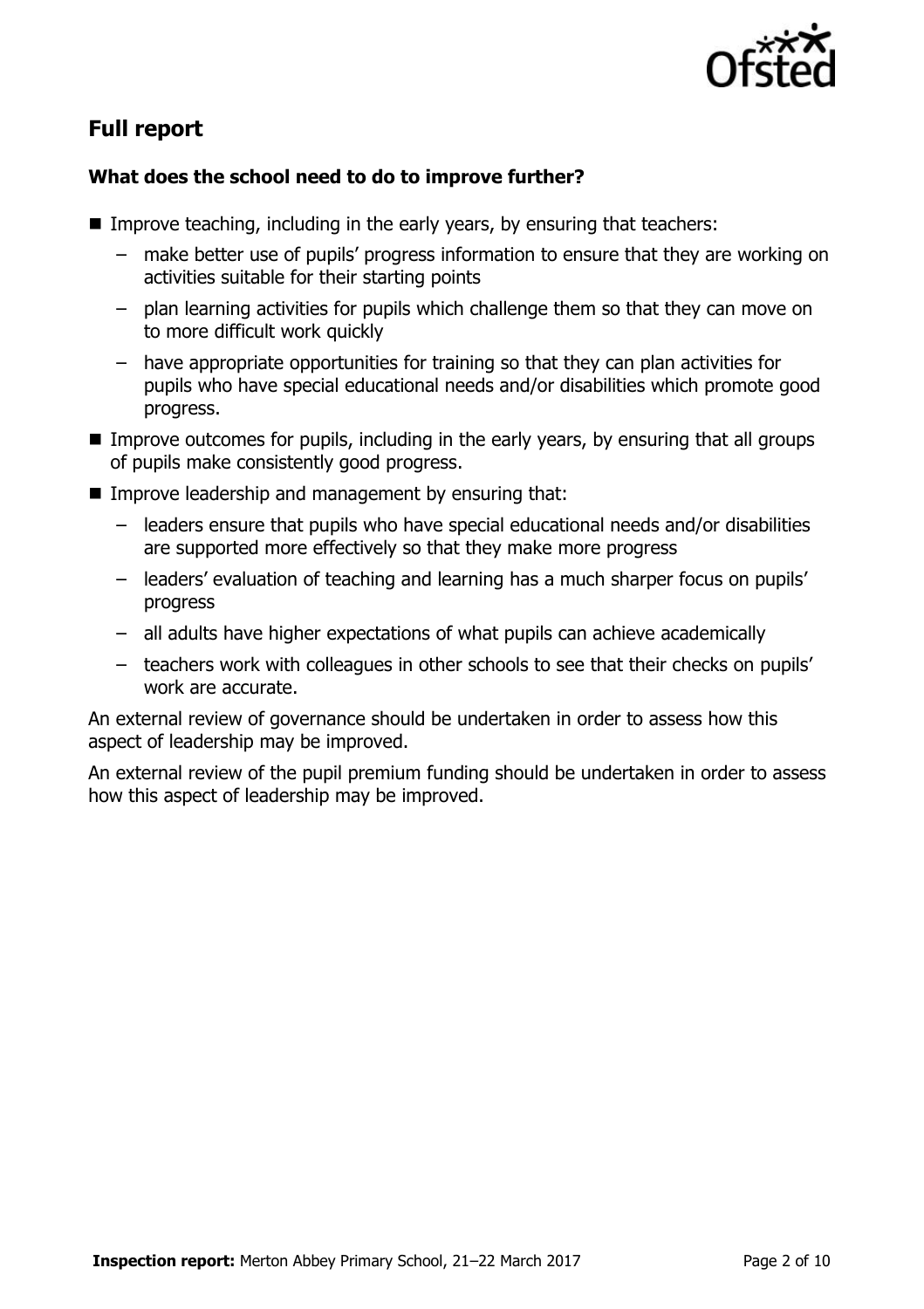

# **Inspection judgements**

### **Effectiveness of leadership and management Requires improvement**

- $\blacksquare$  School leaders have not ensured that pupils currently in the school are making consistently good progress. In 2016, pupils at both key stages did not make as much progress as they should, and the proportions attaining expected levels were below national figures. School leaders have sought to address these performance issues, but have not taken swift enough action. As a result, pupils are not making enough progress.
- There are weaknesses in the leadership of teaching. The system for monitoring teaching is well organised and feeds effectively into teachers' performance management. Senior leaders visit classes regularly and teachers really appreciate this. Teachers feel well supported and value the feedback on their teaching. However, leaders have an overgenerous view of the quality of teaching over time. This is because they do not have a sharp enough focus on pupils' progress.
- Middle leaders are clear about the development priorities for the school and the progress and attainment targets for the range of pupil groups. However, their enthusiasm and determination is undermined by the overgenerous assessment of pupils' skills and abilities at age-related expectations and lack of challenge in teaching.
- The leadership of special educational needs and/or disabilities is not consistently effective. Information about pupils' needs is well documented and shared appropriately with staff. Relationships with parents are strong and links with external agencies are well developed. However, teachers do not have enough guidance on teaching and learning strategies to support this group of pupils effectively.
- The pupil premium funding does not ensure that disadvantaged pupils make good progress. The impact of the funding is limited by the weaknesses in teaching and assessment.
- Newly qualified teachers and recently qualified teachers are full of praise for school leaders and the positive learning environment. They feel very well supported and are keen to develop their teaching and do their best for their pupils.
- The primary physical education and sport premium funding is spent effectively. The school is part of the Merton schools' partnership which runs competitions and provides training for staff. Pupils experience of range of sports, including swimming, which encourages their interest and participation.
- The curriculum is well planned, broad and balanced. Leaders review the curriculum regularly and supplement class teaching with specialist teaching, for example in languages.
- School leaders prepare pupils well for life in modern Britain. The ethos of the school supports pupils' understanding of fundamental British values and pupils' spiritual, moral, social and cultural is promoted effectively.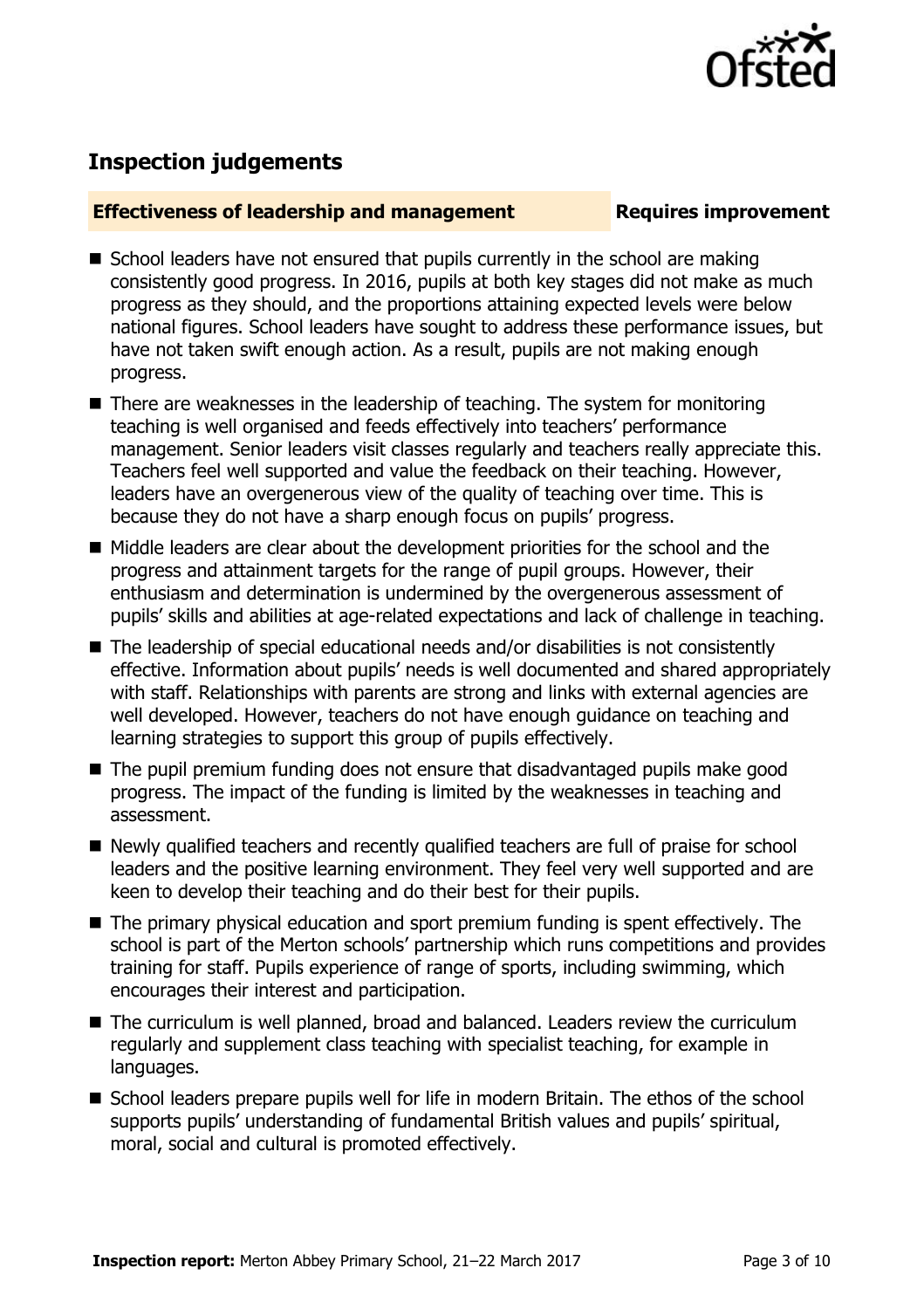

### **Governance of the school**

- Governors were disappointed in pupils' outcomes in 2016. Records of governors' meetings indicate that they are making some effort to hold school leaders to account for pupils' performance. However, this has not been done with enough urgency and so is not yet having an impact. They have not yet been successful in ensuring that the school is providing a good standard of education.
- There are many strengths in governance. Governors are highly committed to the school, visit regularly and contribute time and expertise to school and community events. Governors are clear about their focus on equalities and take practical steps to promote all cultures in a positive light. They are dedicated to raising aspirations.

### **Safeguarding**

- The arrangements for safeguarding are effective.
- Leaders have developed a strong culture of safeguarding throughout the school. Staff training is effective and staff are confident and knowledgeable about keeping children safe. They have a good understanding of safeguarding procedures and respond appropriately if they have any concerns. Record-keeping is detailed and thorough. Staff vetting checks are completed correctly. Leaders have strong links with a range of organisations that deliver training for staff and workshops for pupils.

### **Quality of teaching, learning and assessment Requires improvement**

- There are weaknesses in teaching because teachers do not always provide challenging activities for pupils and do not move pupils on quickly enough to more difficult concepts. As a result, too many pupils are not making the accelerated progress that they need to in order to catch up.
- Teachers' planning does not consistently take account of pupils' different starting points. Often, almost all the pupils are given the same work, which limits pupils' progress. Teachers do not always set appropriate work at the correct level for pupils who have special educational needs and/or disabilities.
- In mathematics, pupils are given an appropriate choice of levels of challenge. However, pupils are not given clear enough expectations or guidance about how they should make choices. Consequently, the most able often choose activities that are too easy and therefore do not enable them to reach the higher standards.
- **Pupils have very positive attitudes to learning because teachers set high expectations** of pupils' behaviour and level of participation. Relationships between pupils and teachers are positive.
- Teachers and teaching assistants give pupils effective individual support in classes. They question pupils effectively and rigorously check their understanding of the task and give helpful feedback on their work.
- Teachers' questioning has a positive impact on pupils' learning. Teachers give pupils time to think and consider their answers before asking for answers. Pupils speak confidently and ask questions which enable them to develop their understanding further.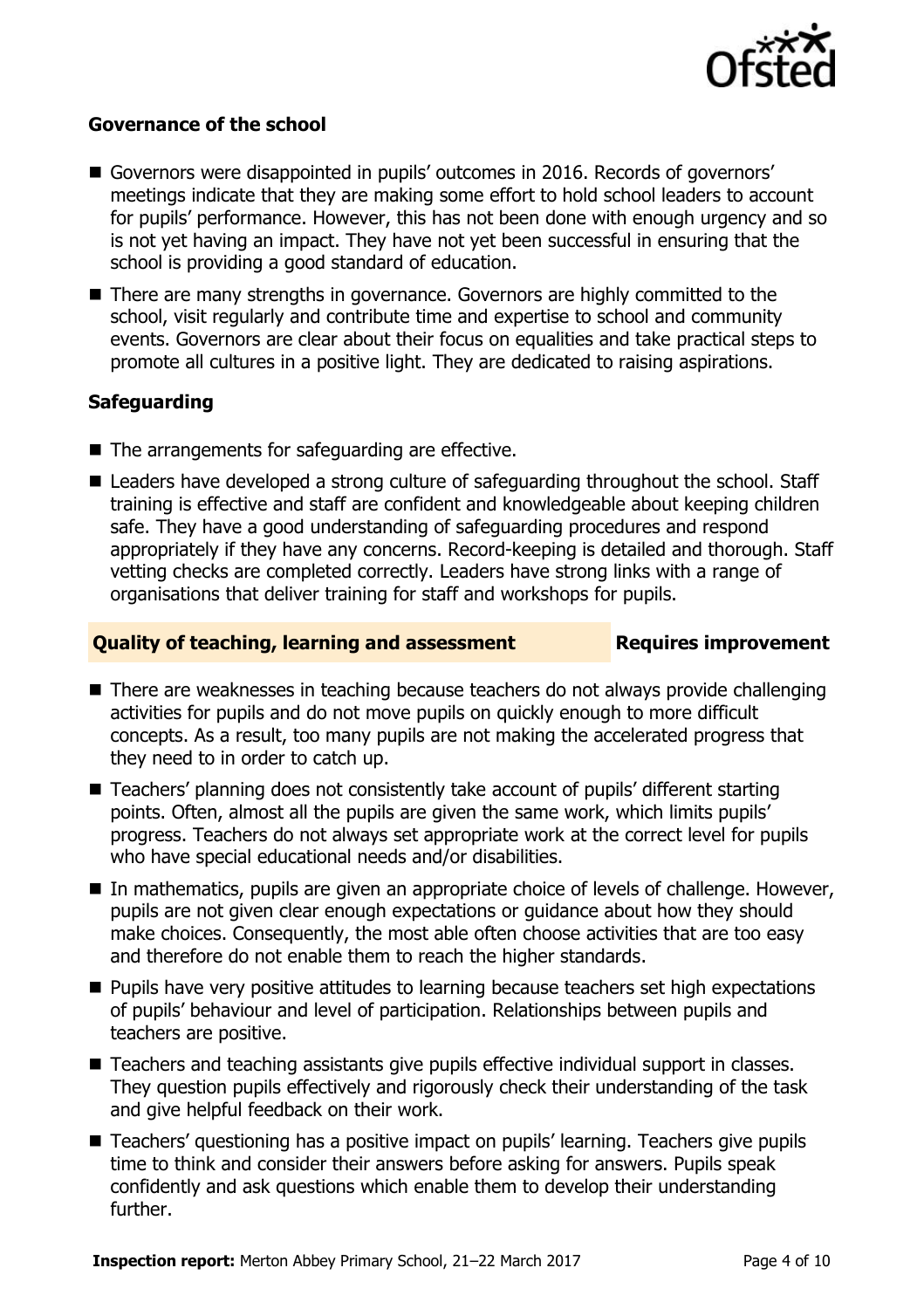

### **Personal development, behaviour and welfare Good**

### **Personal development and welfare**

- The school's work to promote pupils' personal development and welfare is good.
- **Pupils are confident and articulate. They were keen to talk to inspectors about their** work and their school. They enjoy good relationships with each other and this has a positive impact on their learning.
- $\blacksquare$  Pupils like the house system, they enjoy collecting house points and there is a strong culture of celebrating pupils' achievements in assemblies and classes. 'Working hard and caring for each other', the school motto, is a consistent message from school leaders, which has a strong impact on pupils' personal development.
- **Pupils know how to stay safe. Pupils of all ages understand how to keep themselves** safe on the roads and to be wary of strangers. Older pupils know about keeping themselves safe on the internet and mobile phones. Pupils can identify key adults who can help them stay safe if they are worried.
- Pupils know what bullying is and say that if it happens, it is dealt with by adults. Year 5 have been trained as pupil mediators to help pupils sort out differences between themselves.

### **Behaviour**

- $\blacksquare$  The behaviour of pupils is good.
- Pupils behave well in classes; they have positive attitudes to learning. Occasionally, offtask behaviour results when a few pupils lose focus, but there is little disruption to learning.
- **Pupils conduct is good; pupils are polite and respectful to each other and adults. They** manage their own behaviour well.
- **Pupils enjoy coming to school and, in 2016, their attendance was just above the** national average. There is very little variation in attendance across different groups of pupils. Persistent absence has reduced and is now lower than the national average. This is as a result of well-run systems which have had a positive impact on improving pupils' attendance.

### **Outcomes for pupils Requires improvement**

- Outcomes for pupils require improvement because teaching is not yet consistently strong enough to ensure that pupils make good progress. Teachers set work for pupils which is pitched at too low a level of challenge. This is because teachers' expectations of what pupils can achieve are too low.
- Pupils who have special educational needs and/or disabilities are not making the progress that they should. This is because pupils' targets focus on pupils' personal and social development and do not always address their academic needs. School leaders have not ensured that teachers know how to adapt work appropriately for this group of pupils.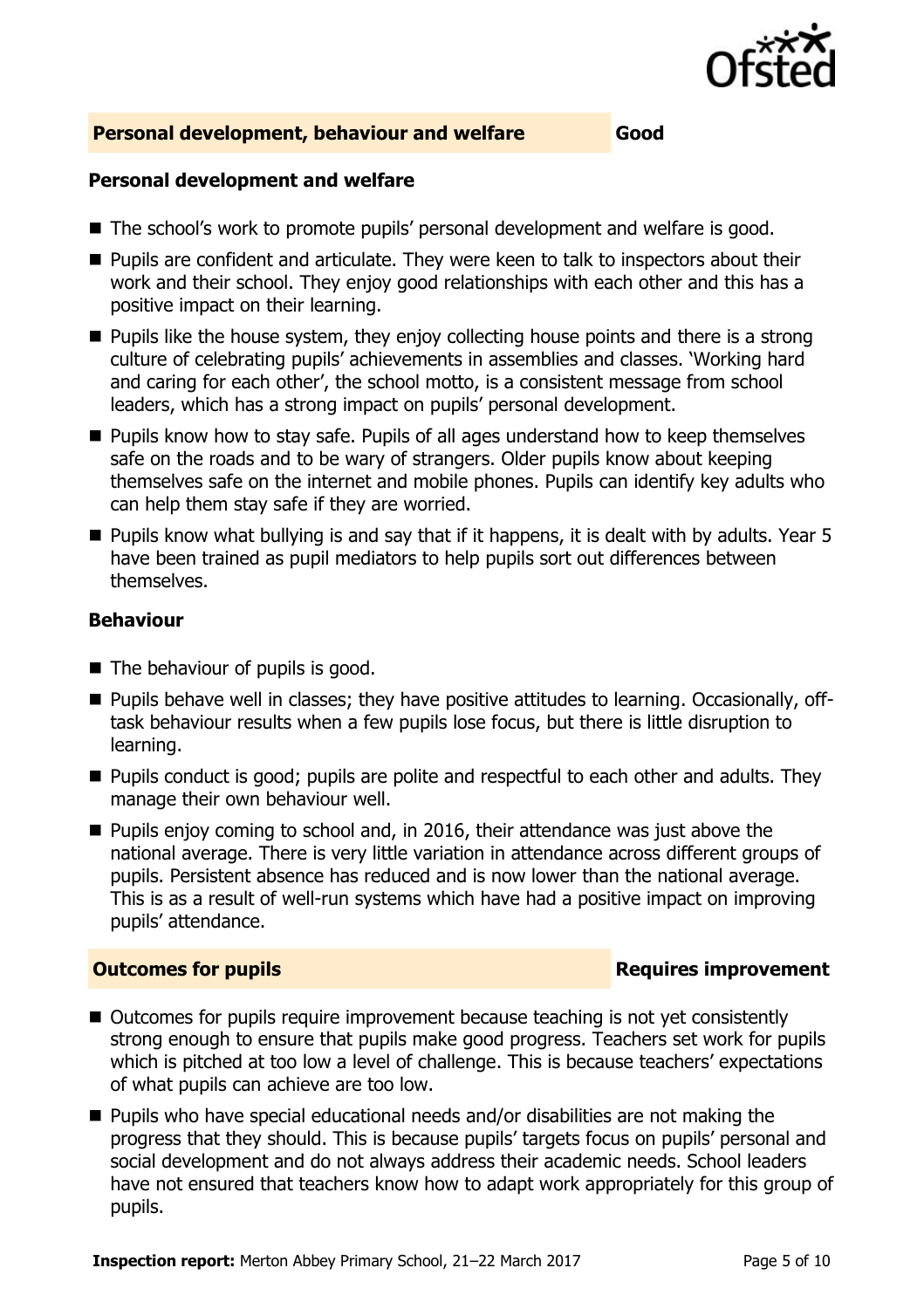

- At key stages 1 and 2, pupils make less progress in writing than they should because the work is not challenging enough for them. The school's information on pupils' progress is inaccurate. This is because school leaders overestimate the standard of pupils' work and, as a result, writing activities are not always sequenced effectively.
- **Pupils are starting to make better progress in mathematics. School leaders have** recently introduced a new approach to the teaching of mathematics with a greater focus on understanding and explaining the reasoning behind mathematical ideas. However, these changes are too recent to have had an impact on pupils' attainment in mathematics.
- **Pupils' handwriting is a weakness because planning for progress in handwriting is not** clear. Mistakes are not corrected and so pupils make the same errors repeatedly.
- Key stage 2 pupils enjoy reading and can speak with confidence about a range of authors and genres of books that they like. At key stage 1, pupils have less choice about their reading books and are less confident in talking about the progress in reading.
- In reading, disadvantaged pupils are not making accelerated progress, which would diminish the difference and enable them to reach age-related expectations. They make expected progress and so they are not catching up to the standard expected for their age group

### **Early years provision Requires improvement**

- Leaders and managers of the early years do not have a full understanding of the strengths and weaknesses of the provision. Consequently, they are not able to address gaps in children's knowledge effectively.
- The school's information on children's progress is not always accurate, because leaders' evaluation is overgenerous. Children identified by the school as making at least typical progress are, in fact, making less progress than described.
- In Reception, children's progress in writing is inconsistent and sometimes regresses over time. Pupils make the same mistakes in letter reversal in March 2017 as they were doing in September 2016.
- In the Nursery, children make stronger progress in their learning, as a result of effective adult support. . Adults encourage children to talk about what they are learning and ensure that they remain focused on the activities through skilful questioning.
- Children behave well across the early years. Adults set clear expectations of behaviour and support children well to achieve these. Children share play resources, take turns and cooperate very well together. This has a positive impact on their personal development and learning. Adults' management of behaviour is a strength.
- Safeguarding is effective. Leaders ensure that children are well cared for and safe.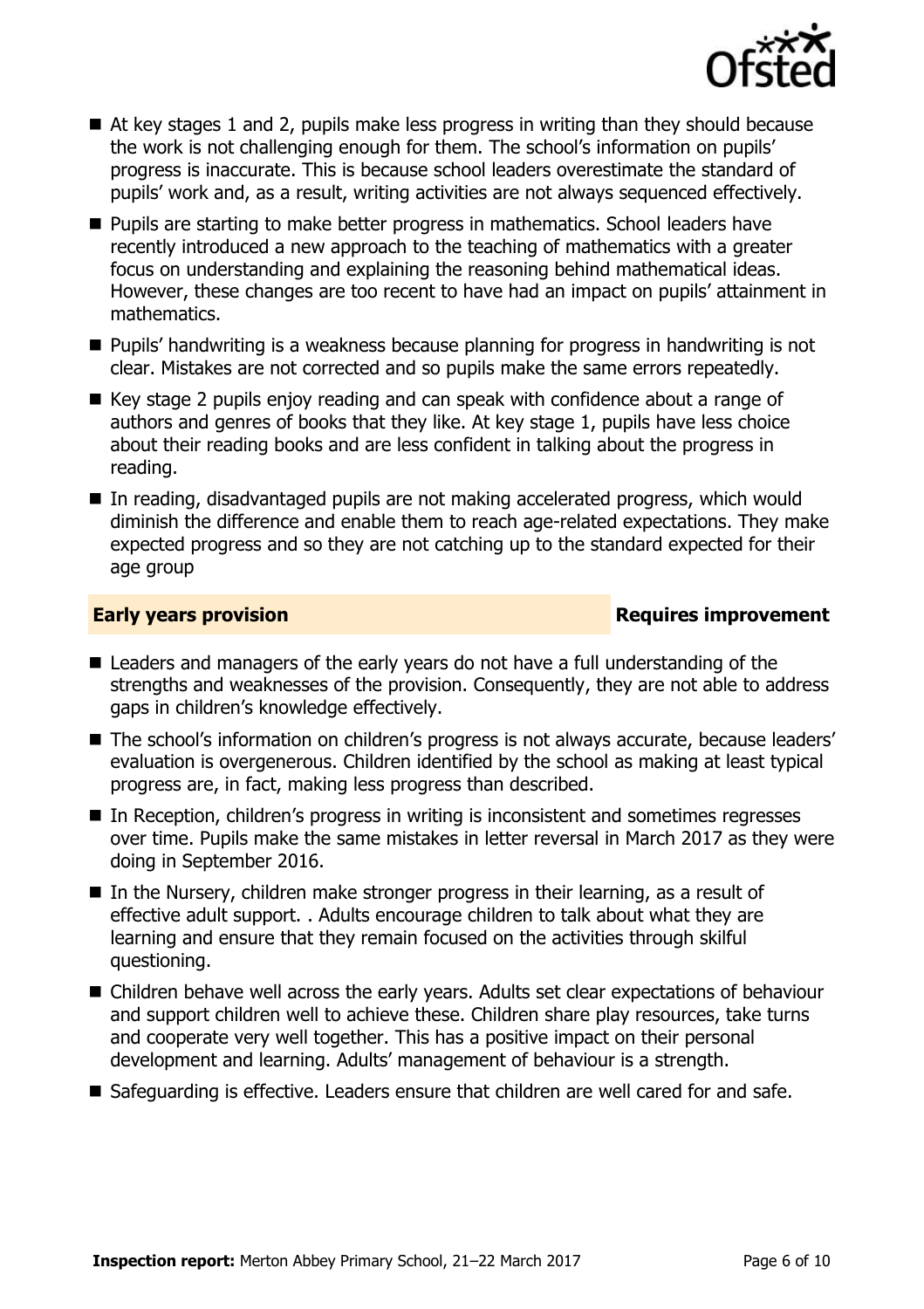

# **School details**

| Unique reference number | 102638   |
|-------------------------|----------|
| Local authority         | Merton   |
| Inspection number       | 10023758 |

This inspection was carried out under section 8 of the Education Act 2005. The inspection was also deemed a section 5 inspection under the same Act.

| Type of school                      | Primary                                          |
|-------------------------------------|--------------------------------------------------|
| School category                     | Community                                        |
| Age range of pupils                 | 3 to 11                                          |
| <b>Gender of pupils</b>             | Mixed                                            |
| Number of pupils on the school roll | 349                                              |
| Appropriate authority               | The governing body                               |
| Chair                               | <b>Sandy Cowling</b>                             |
| <b>Headteacher</b>                  | Michael Bradley                                  |
| Telephone number                    | 020 8542 7129                                    |
| Website                             | www.mertonabbey.merton.sch.uk/                   |
| Email address                       | mertonabbeyprimary@mertonabbey.merton<br>.sch.uk |
| Date of previous inspection         | 6-7 December 2012                                |

### **Information about this school**

- Merton Abbey Primary School is a community primary school in the London Borough of Merton. The school is larger than most primary schools.
- The proportion of pupils eligible for the pupil premium funding is above the national average.
- The proportion of pupils with support for special educational needs and/or disabilities is below the national average and the proportion of pupils with a statement of special educational needs or an education, health and care (EHC) plan is above the national average.
- The school meets the government's floor standard (the minimum expected of pupil attainment and progress).
- The school meets requirements on the publication of specified information on its website.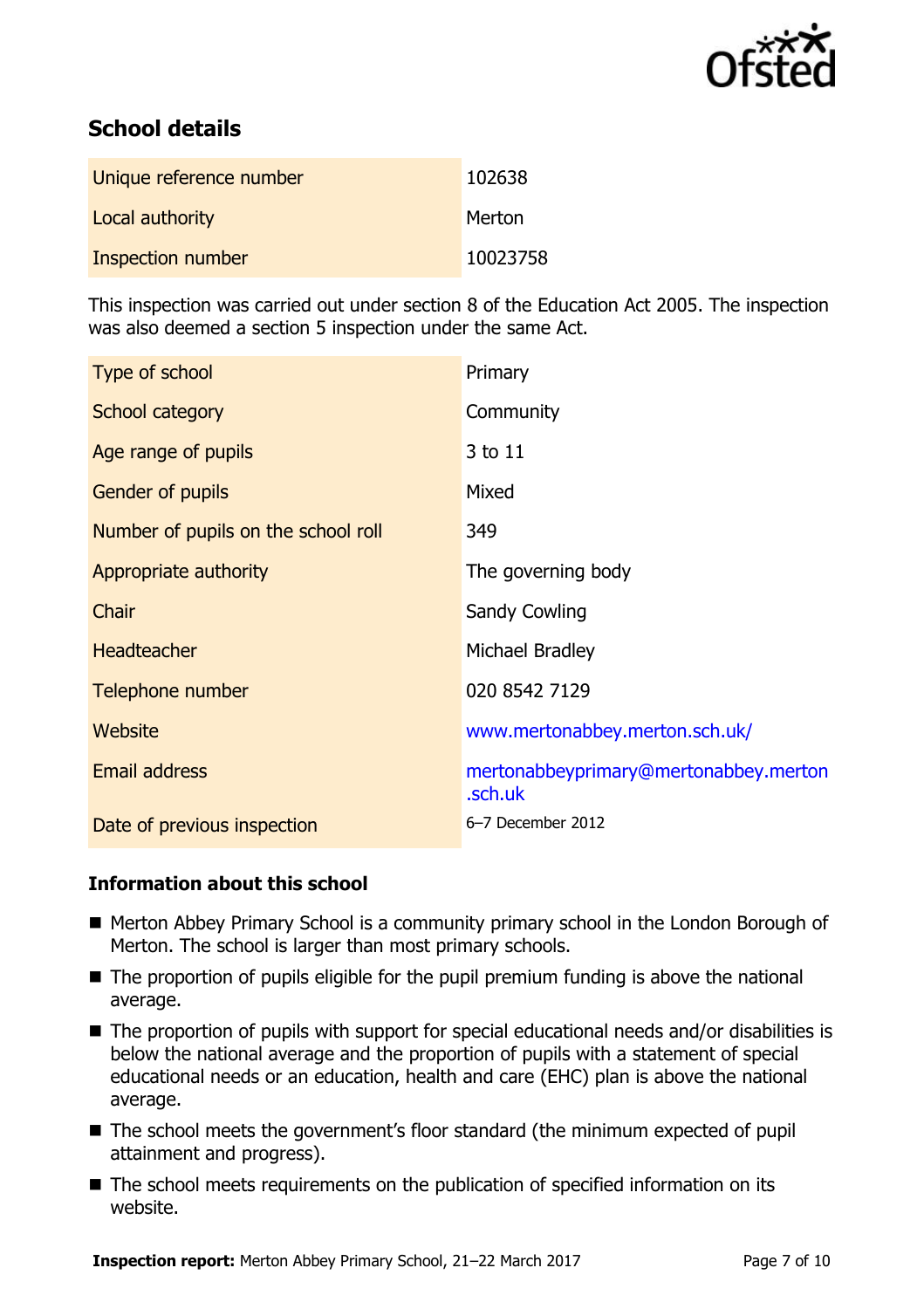

■ The Abbey Children's Centre, is located on the same site as the school.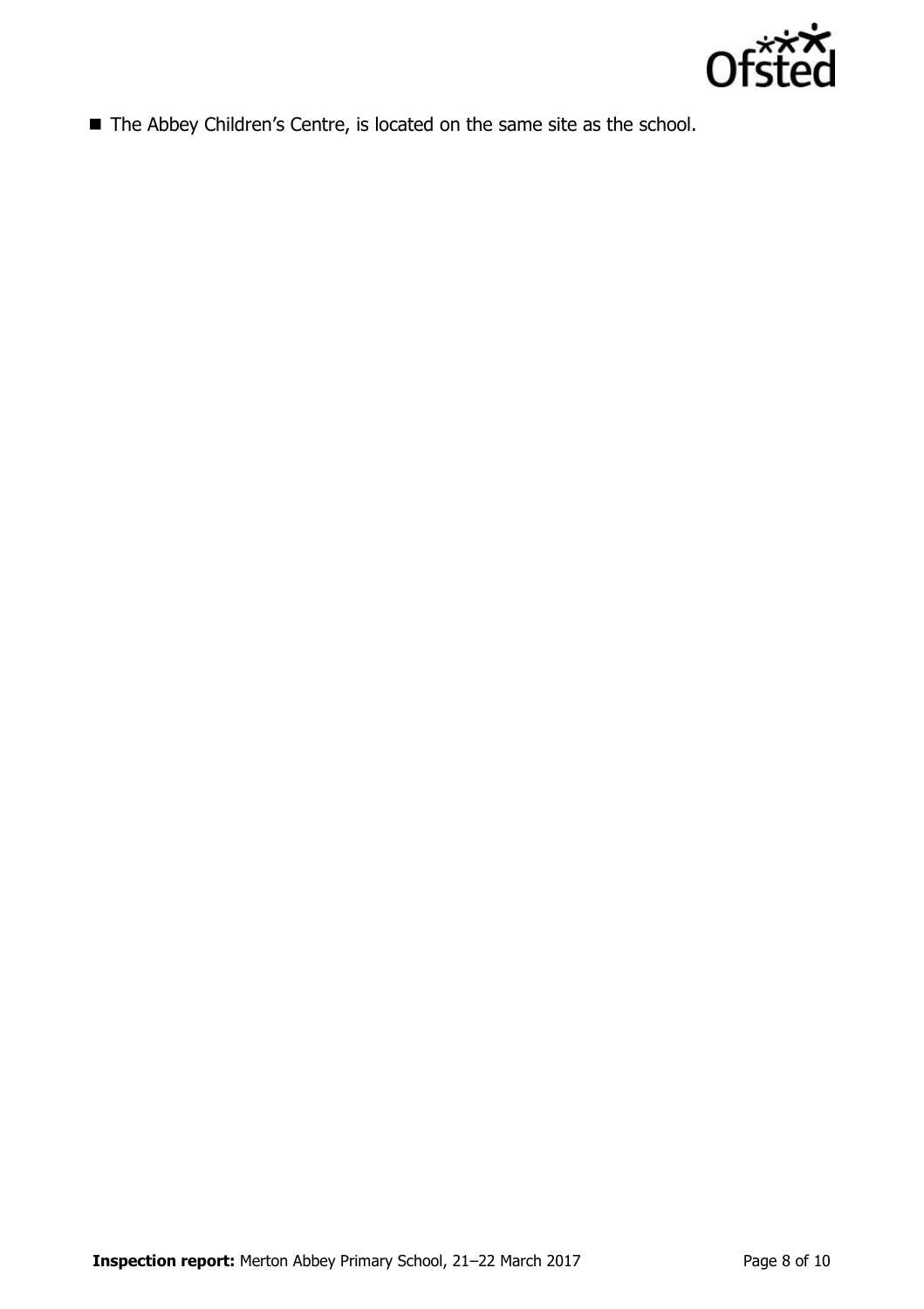

# **Information about this inspection**

- Inspectors observed pupils' learning in all year groups. The majority of visits to lessons were made jointly with the headteacher and senior leaders.
- Two groups of pupils spoke with inspectors about their views of the school and inspectors took account of the 24 responses to the online pupil survey. Inspectors talked informally with pupils around the school at break and lunchtime.
- Inspectors looked at pupils' work with senior leaders to see how well pupils are learning and what impact this has on their progress. Inspectors also looked at pupils' books in classes and listened to pupils read.
- $\blacksquare$  Meetings were held with a group of governors, including the chair, and a representative from the local authority.
- School leaders met with inspectors to discuss their views of the school and the impact of their work. Inspectors also met with newly qualified teachers and those who had recently completed their training to discuss their views of the school.
- Inspectors scrutinised documents, including the school's own self-evaluation, records of pupils' progress, behaviour and attendance, minutes of governors' meetings and safeguarding records.
- Inspectors took account of the 21 responses to the online staff survey.
- **Inspectors talked informally with parents at the start of the day about their views of** the school and considered the 34 responses to the Ofsted online questionnaire, Parent View, and two letters from parents.

### **Inspection team**

| Janet Hallett, lead inspector | Her Majesty's Inspector |
|-------------------------------|-------------------------|
| David Robinson                | <b>Ofsted Inspector</b> |
| Karen Jaeggi                  | Ofsted Inspector        |
| <b>Angela Corbett</b>         | Ofsted Inspector        |